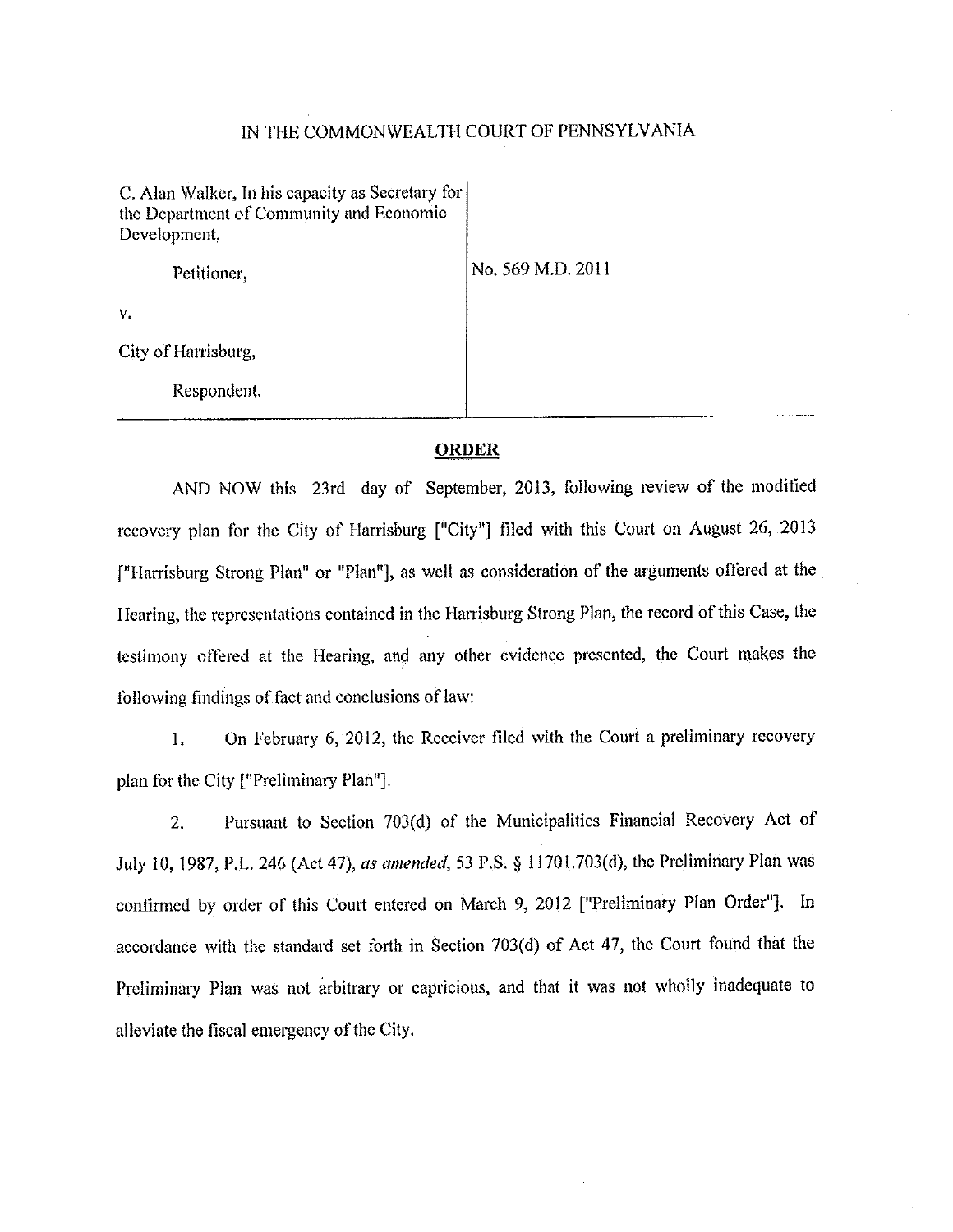3. Pursuant to the Preliminary Plan, as reflected in the Harrisburg Strong Plan, the periodic reports submitted to the Court by the Receiver, and as otherwise evidenced at the Hearing, since the approval of the Preliminary Plan, the Receiver has undertaken certain steps, in cooperation with City officials, to increase City revenue and reduce City expenses ["Preliminary Plan Initiatives"].

4. Based on the representations contained in the Harrisburg Strong Plan and the evidence otherwise submitted to the Court, the Receiver has also engaged in negotiations with various key creditors of the City and has achieved a comprehensive set of consensual agreements with those creditors, all as more fully reflected in the Harrisburg Strong Plan and the supporting exhibits thereto.

5. In undertaking his duties as Receiver, the Receiver has capably exercised his duties and obligations as set forth in Act 47.

6. Based on the Certificates of Service filed of record in this case, due and sufficient notice of the filing of the Harrisburg Strong Plan and the hearing thereon has been provided.

7. Based on the representations contained in the Harrisburg Strong Plan and the evidence otherwise submitted to the Court, the Harrisburg Strong Plan is consensual in that virtually all creditors have agreed to the Plan and that fact, in and of itself, forms a substantial basis to confirm the Plan. Because Act 47 does not pennit the Court to impose contractual concessions, the consensual agreements re11ected in the Plan could not have been implemented over creditor objections.

8. Further, the transactions contemplated by the Plan need to be effectuated in order for the City to continue to provide necessary public services and avoid running out of cash in a matter of a few months.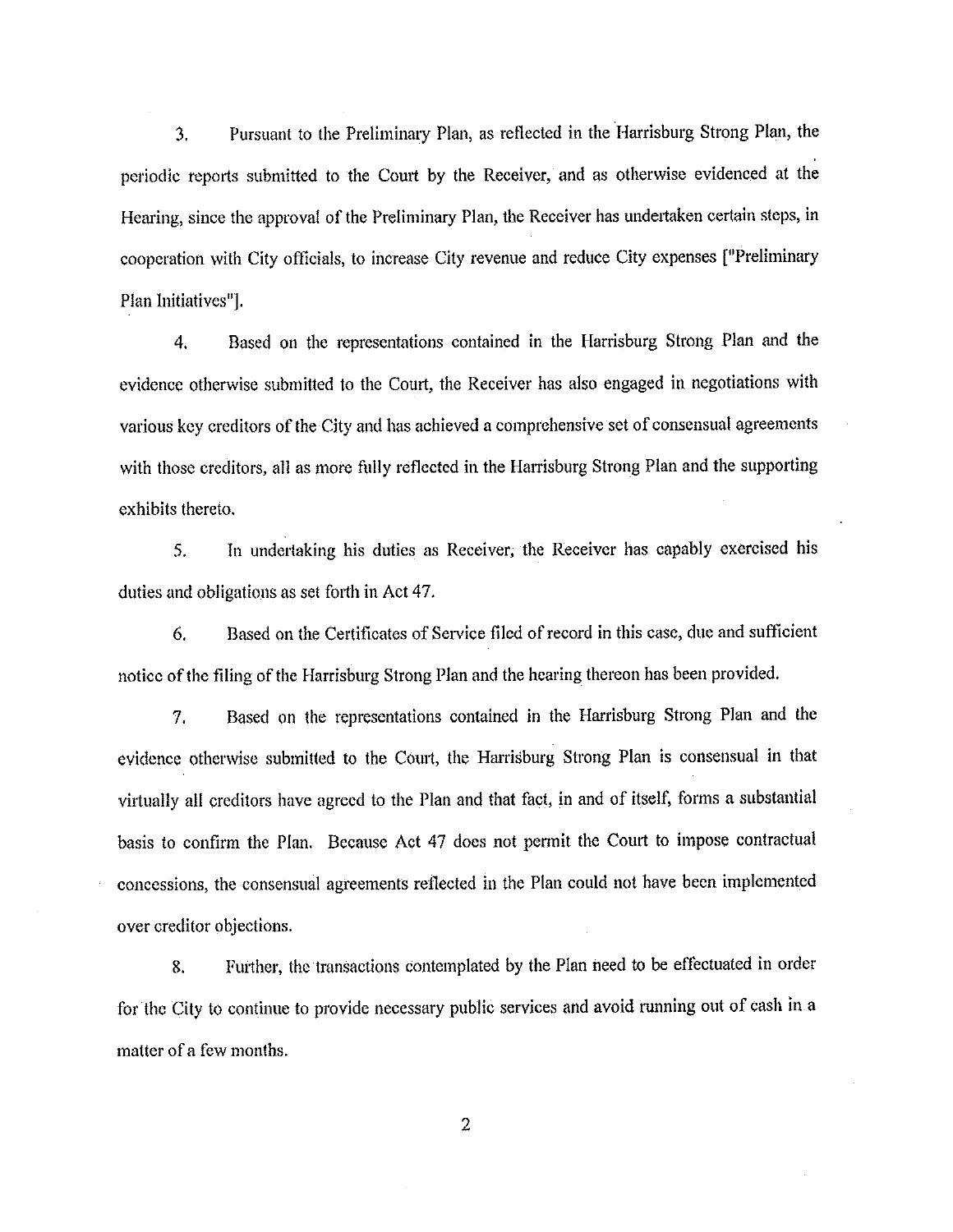9. While not specifically required under applicable law, this Court finds that the Plan is feasible in that there is a realistic prospect that the funds provided or to be provided through the asset monetizations, the operational initiatives, the budgetary adjustments reflected in the Plan, and other potential future funding sources described in the Plan will allow the City to, among other things, balance its annual budget through 2016 and restructure and/or eliminate significant debt obligations owed by the City.

10. A key component to the Plan is the sale of the Incinerator,<sup>1</sup> according to the terms set forth in the Plan (the "Incinerator Transaction"). As supported by the evidence submitted to the Court, the Incinerator Transaction will permit the retirement of significant incinerator indebtedness and will result, together with proceeds of the Parking Transaction next referenced, in the total elimination of significant Incinerator debt obligations of the City. City Council has approved the Incinerator Transaction, and the related Asset Purchase Agreement and Waste Disposal Agreement, as evidenced by the resolution approving such Incinerator Transaction (the "Incinerator Resolution").

11. A second critical component to the Plan is the closing and funding of the Parking Transaction. As supported by the evidence submitted to the Court, the Parking Transaction will provide essential funding to the City that, provided the closing and funding of such transaction occurs by early December 2013, can allow it to, among other things, balance its budget in 2013, achieve balanced budgets in years 2014-2016, meet its restructured debt service obligations, and be benefited by fundings for City infrastructure improvements, economic development within the City and the initiation of a healthcare trust fund. As evidenced by the resolution approving the Parking Transaction submitted to the Court (the "Parking Resolution"), City Council has

<sup>&</sup>lt;sup>1</sup> Capitalized terms not defined herein shall have the meaning ascribed to such terms in the Plan.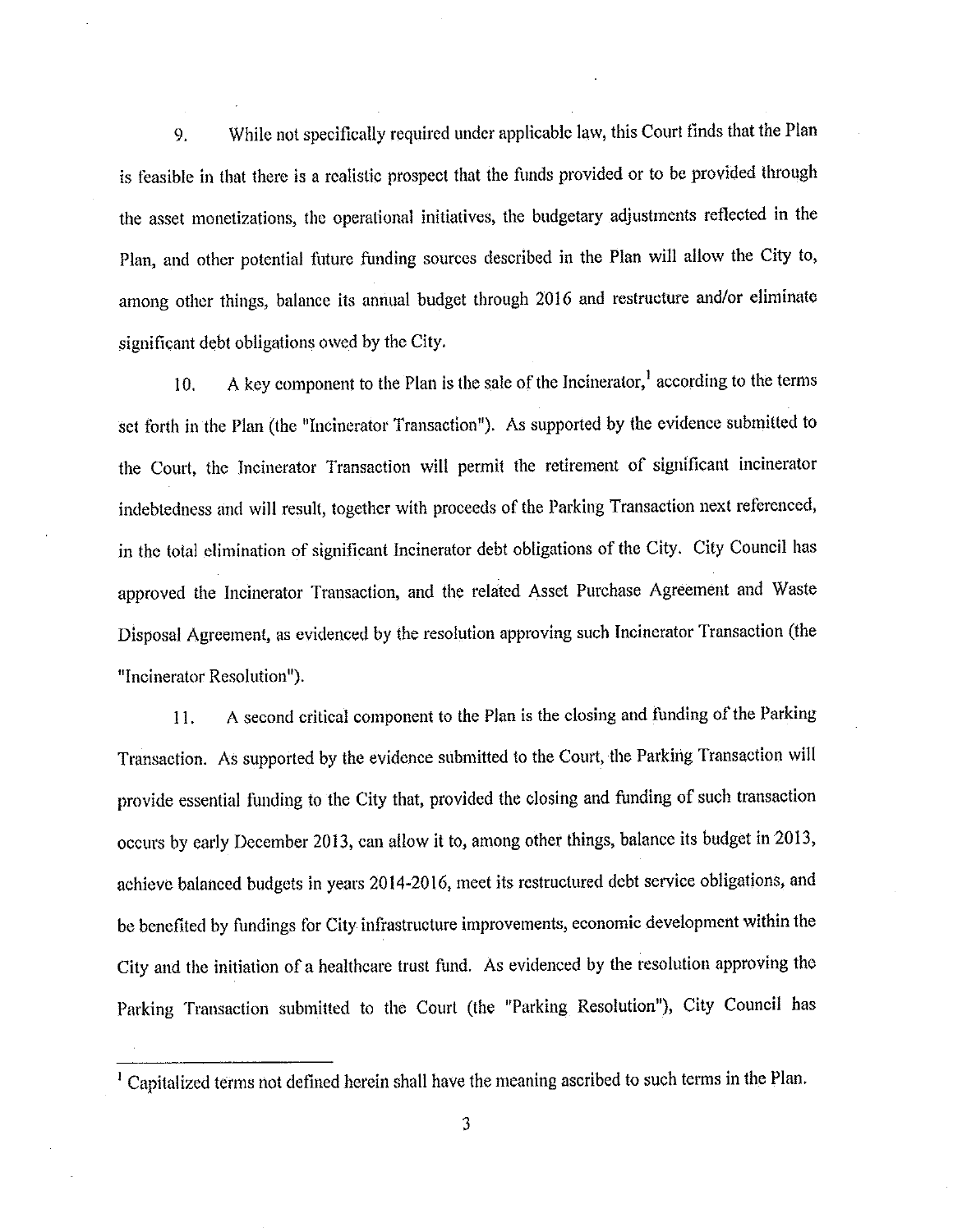approved the essential structure of the Parking Transaction, the detailed terms of which are set forth in the Plan and the Amended Term Sheet attached to the Parking Resolution. Based upon the representations made at the Hearing, it is anticipated that, in the near term, the City will enact the ordinance necessary to effectuate the Parking Transaction (the "Parking Ordinance") and, as a condition thereof, will approve certain key documentation that will effectuate the Parking Transaction, including, without limitation, an Asset Transfer Agreement, which documents City Council will review to determine and assure their conformity to the principles contained in the Harrisburg Strong Plan.

12. A third important component to the Harrisburg Strong Plan is the significant reduction of City labor costs, through the cooperation of the FOP and AFSCME, and their agreement to material modifications to their labor contracts through 2016. As evidenced by the resolutions and ordinances related to the modification of the FOP contract (the "FOP Contract Modification") and the modification of the AFSCME contract (the "AFSCME Contract Modification"), City Council has approved such contract modifications. The Court understands that negotiations with the International Association of Firefighters ("JAFF") are on-going, but that it is anticipated that a resolution thereof can be expected before the implementation of the Harrisburg Strong Plan.

13. A fourth significant component to the Harrisburg Strong Plan is the settlement and restructuring of debt obligations owed by the City to various creditors that have been, or will be, reflected in written consensual settlement agreements, the terms of which are more fully described in the Plan (the "Creditor Settlement Agreements"). The settlement and restructuring of these debt obligations constitute an important component ofthe Plan's feasibility. The Ambac Settlement Agreement has already been memorialized in a written settlement agreement and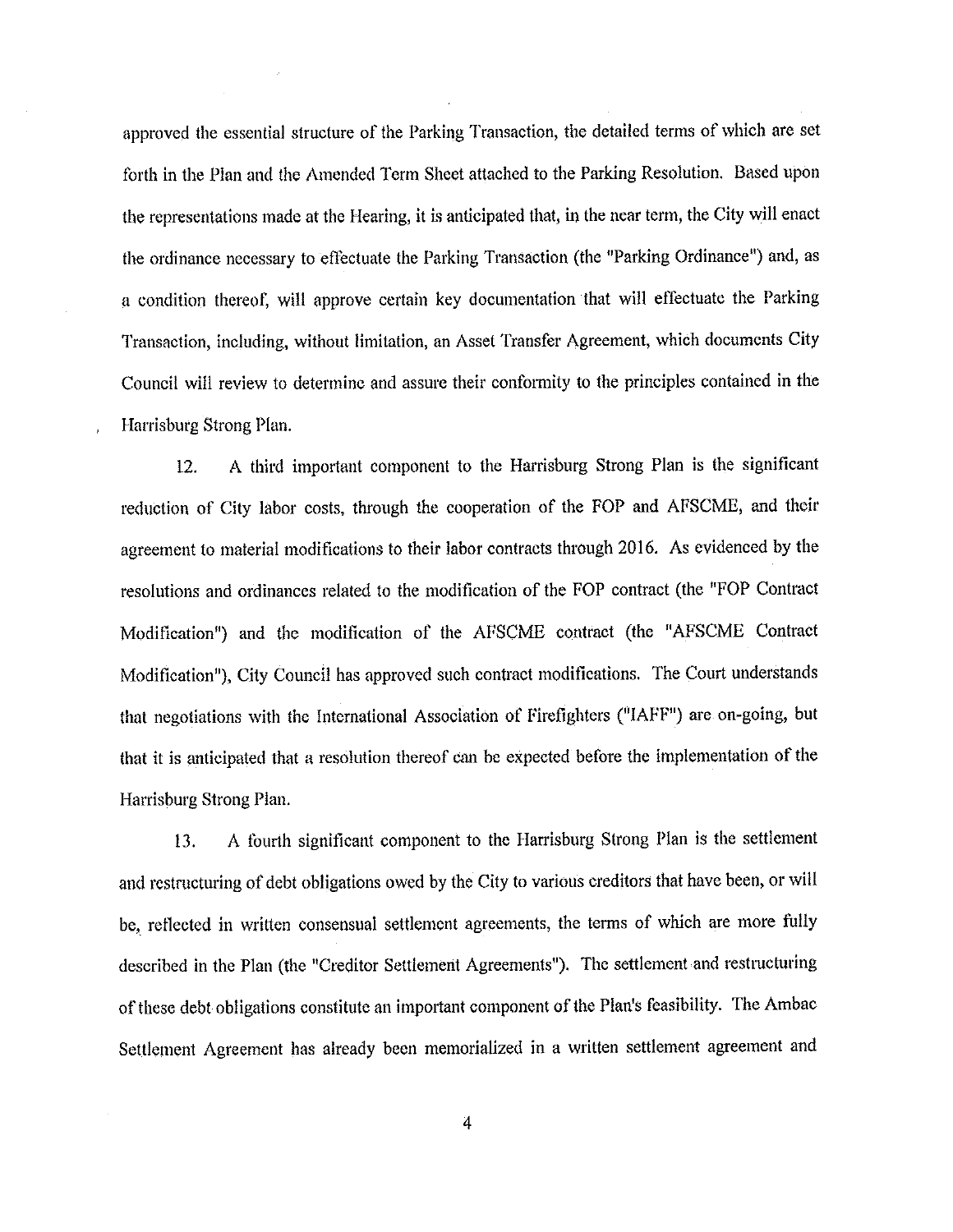submitted to the Court. Based on representations at the Hearing, the remainder of the Creditor Settlement Agreements will be documented in accordance with the terms of the Plan.

14. The transactions and other operational initiatives and actions contemplated with respect to the water and sewer systems (the "Water & Sewer Transactions") are a significant component to sustaining and enhancing the stability and vitality of the City that will result from the implementation of the Harrisburg Strong Plan and the Court finds such proposed Water & Sewer Transactions to be in the best interests of the City.

15. As supported by evidence submitted to the Court, an additional critical component of the Harrisburg Strong Plan, conditioned on the Harrisburg Strong Plan's consummation, is the implementation of a 1% increase in the Earned Income Tax on City residents ("EIT Tax") for the City's budget years 2014-2016, which EIT Tax the City Council has approved, as evidenced by the ordinance approving such tax ("EIT Tax Ordinance"). The Comt finds that, without such funding, the City would not be able to achieve a balanced budget for its 2014-2016 fiscal years, including payments on the City's rescheduled debt obligations. Given the essential need of the proposed EIT Tax, the Court finds that approval of such tax, pursuant to its powers in Chapter 7 ofAct 47, is warranted.

16. Based on the representations contained in the Harrisburg Strong Plan, the Strong EDC, the Strong UC and the Harrisburg OPEB Trust arc significant components to sustaining and enhancing the stability and vitality of the City that will result from the implementation of the Harrisburg Strong Plan.

17. Pursuant to Section 703(e) of Act 47, 53 P.S. § 11701.703(e), the Court finds that the Harrisburg Strong Plan is neither arbitrary nor capricious, and it is not wholly inadequate, but rather there is a reasonable likelihood that it can alleviate the fiscal emergency of the City.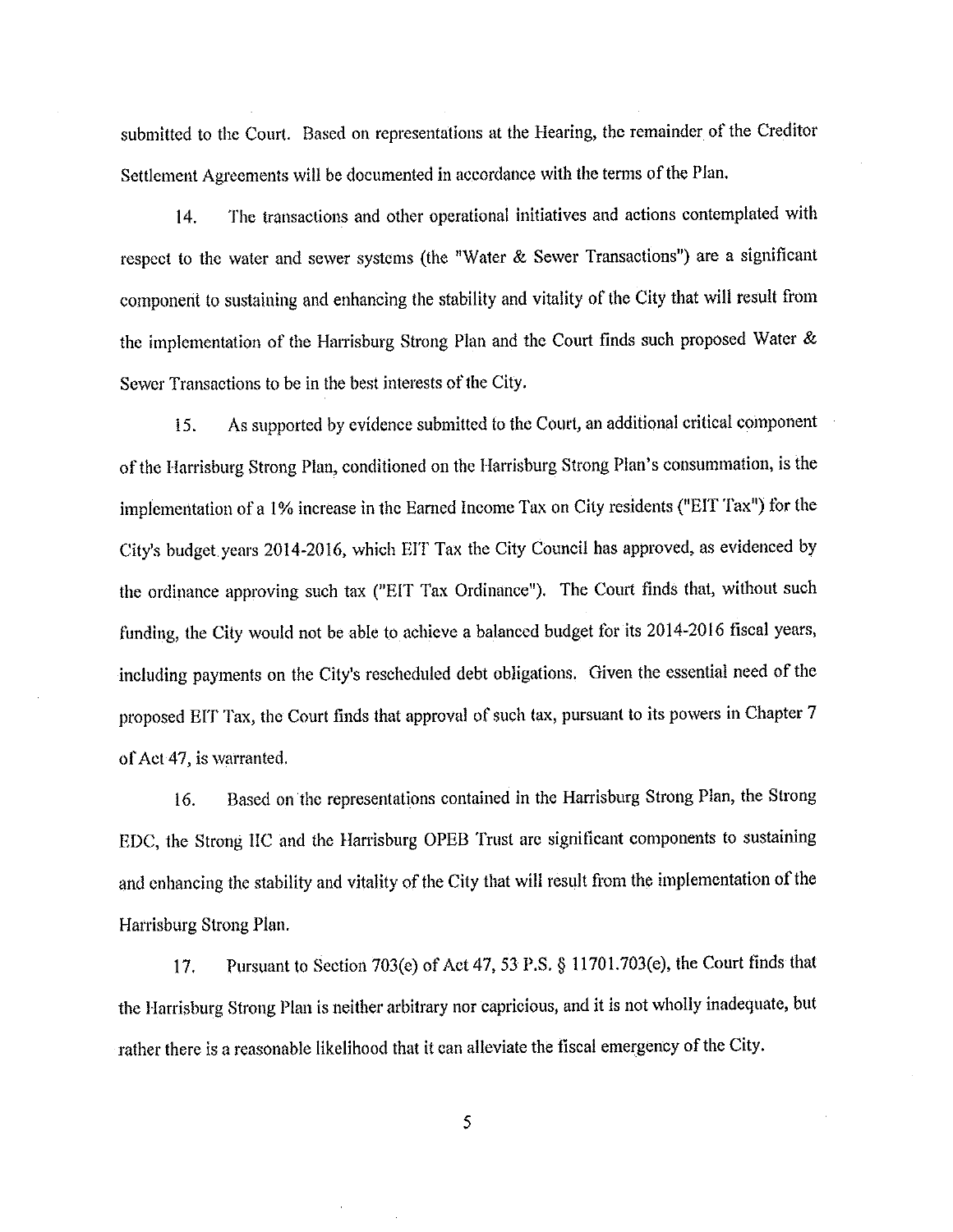18. The Court acknowledges that, even upon confirmation of the Plan, its implementation is contingent upon the satisfaction or waiver of the conditions to the consummation of the various components to the Harrisburg Strong Plan set forth in the Plan (the "Conditions to Consummation"). The Court recognizes that the implementation of the Plan is subject to fluctuations in the tax-exempt bond market, because, among the Conditions to Consummation is the condition that the proceeds of the Incinerator Transaction and the Parking Transaction available for payment to certain creditors reach a certain minimum threshold; and, in turn, achieving that minimum is materially affected by the cost of securing tax-exempt financing in the market at the time of the anticipated consummation of the Plan.

Now, therefore, it is hereby ORDERED:

- A. The Harrisburg Strong Plan is hereby CONFIRMED pursuant to 703(e) of Act 47.
- B. Subject to and upon the satisfaction or waiver of the Conditions to Consummation, the Receiver and/or the City, including all elected officials, as applicable, are hereby authorized and required to take all actions necessary to implement the various of components of the Plan, in accordance with the tenns of the Plan.
- C. Without limiting the generality of the Paragraphs A and B hereof, the consummation of the Incinerator Transaction is hereby authorized according to the terms set forth in the Plan, and the Incinerator Asset Purchase Agreement and the Waste Disposal Agreement, substantially in the fonn of, respectively, **Exhibit 1** and **Exhibit 2** to the Plan, are hereby approved (the "Incinerator Agreements"). In addition, the distribution of proceeds resulting from such Incinerator Transaction pursuant to the terms of the Plan is hereby approved. The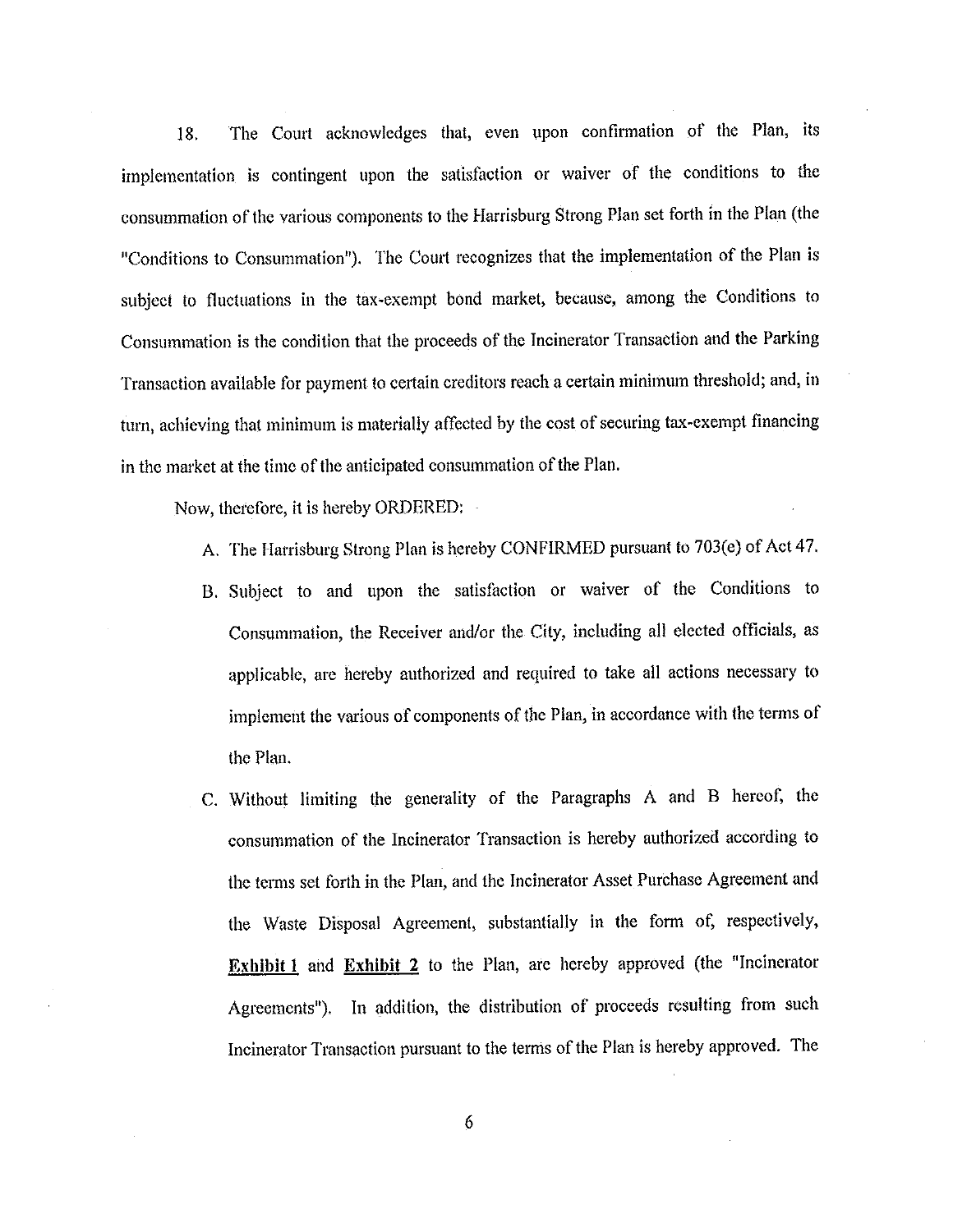Receiver and/or the City, including all elected officials, as applicable, are hereby authorized and required to take action necessary to effectuate the Incinerator Transaction pursuant to the terms of the Plan, including, without limitation and as applicable, finalizing and executing any relevant agreements, resolutions, ordinances and any other necessary documentation. The Receiver is hereby authorized and required to take action necessary to cause the distribution of the resulting proceeds from such transaction pursuant to the terms of the Plan.

- D. Without limiting the generality of Paragraphs A and B hereof, the consummation of the Parking Transaction according to the terms of the Plan and the Amended Tenn Sheet, submitted as **Exhibit 3 (Amended)** to the Plan, is hereby approved. In addition, the distribution of proceeds resulting from such Parking Transaction pursuant to the tenns of the Plan is hereby approved. Subject to the approval and effectiveness of the Parking Ordinance, the Receiver and/or the City, including all elected officials, as applicable, are hereby authorized and required to take action necessary to effectuate the Parking Transaction pursuant to the terms of the Plan, including, without limitation and as applicable, finalizing and executing any relevant agreements, resolutions, ordinances and any other necessary documentation. As part of the effectuation of the Parking Transaction, the Receiver is hereby authorized and required to take action necessary to cause the distribution of the resulting proceeds from such transaction pursuant to the terms of the Plan,
- E. Without limiting the generality of Paragraphs A and B hereof, the consummation of each of the FOP Contract Modification and the AFSCME Contract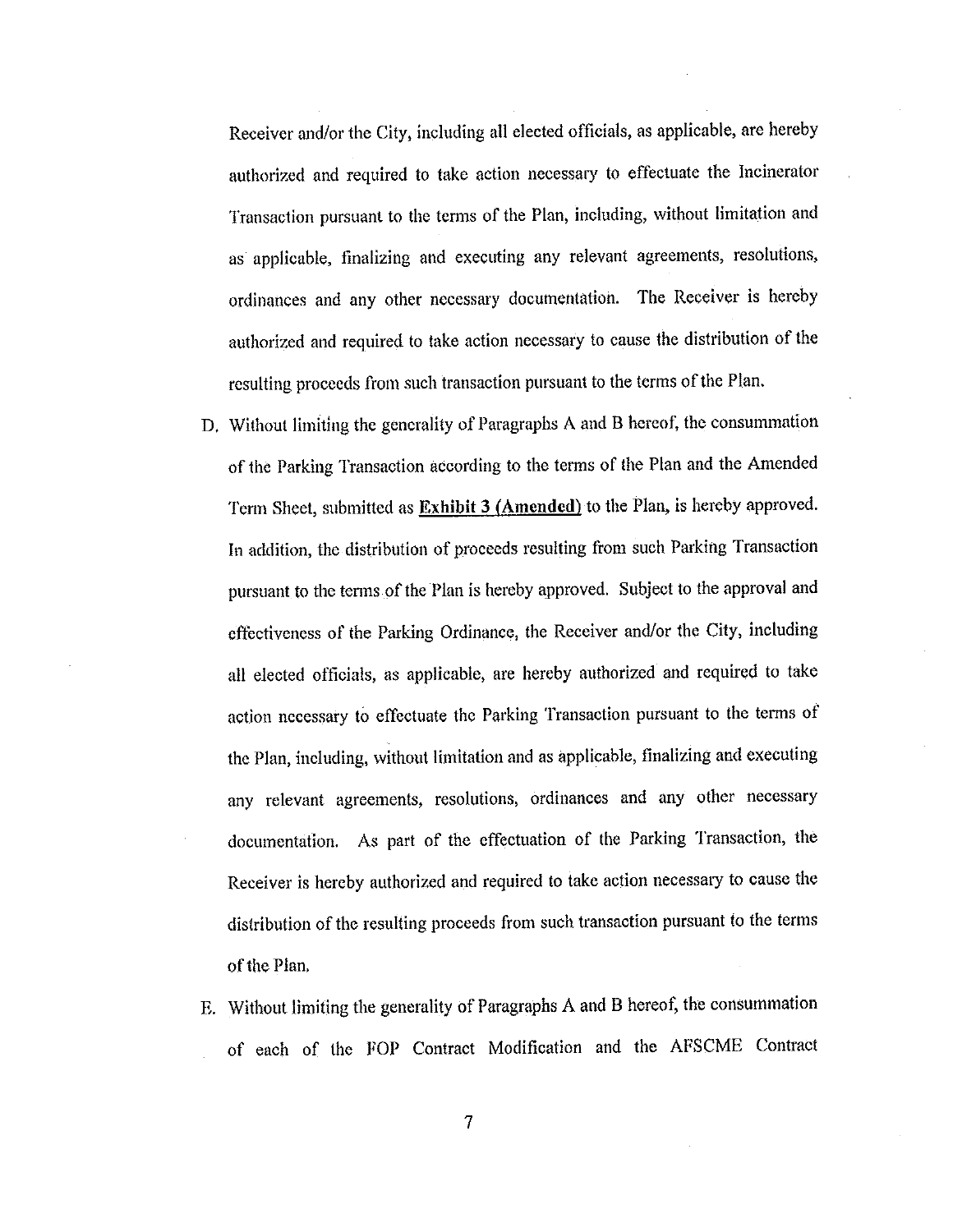Modification is hereby approved. Such FOP Contract Modification and AFSCME Contract Modification, substantially in the form submitted respectively as **Exhibit 4** and **Exhibit 5** to the Plan, are hereby approved. The Receiver and/or the City, including all elected officials, as applicable, are hereby authorized and required to take action necessary to effectuate the FOP Contract Modification and the AFSCME Contract Modification, including, without limitation and as applicable, finalizing and executing any relevant agreements, resolutions, ordinances and any other necessary documentation.

- F. Without limiting the generality of Paragraphs A and B hereof, the documentation and/or consummation of each of the Creditor Settlement Agreements presented as an exhibit to the Plan, or as otherwise placed in evidence, are hereby approved. The Receiver and the City, including all elected officials, as applicable, are hereby authorized and required to take action necessary to effectuate the Creditor Settlement Agreements in accordance with the terms presented to the Court, including, without limitation and as applicable, finalizing and executing any relevant agreements, resolutions, ordinances and any other necessary documentation. Any Creditor Settlement Agreements that remain to be documented will be documented in accordance with the terms of the Plan and filed with the Court thereafter. To the extent deemed necessary and appropriate by the Receiver, the subject creditors, the City, or City Council, such written settlement agreements shall be submitted to the Court for its approval.
- G. Subject to the satisfaction or waiver of the Conditions to Consummation and the closing and funding of the Incinerator Transaction and the Parking Transaction,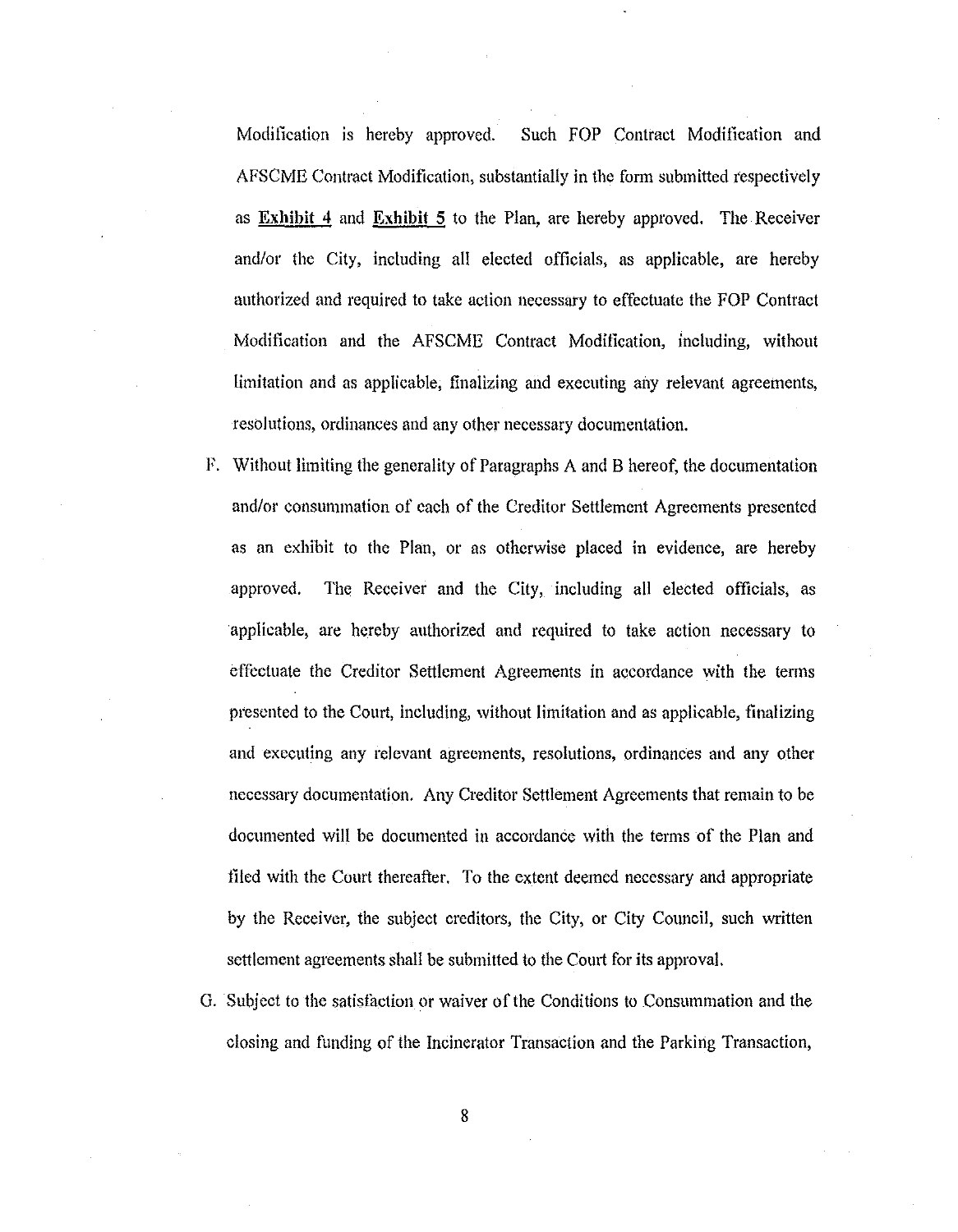the Court, pursuant to Chapter 7 of Act 47, hereby authorizes and requires the City, including all elected officials, to take action necessary to, in accordance with the Err Tax Ordinance approved by City Council, implement the BIT Tax for years 2014-2016, without the need for further approval of this Court.

- H. Subject to the satisfaction or waiver of the Conditions to Consummation and the closing and funding of the Incinerator Transaction and the Parking Transaction, the creation, implementation and funding of each of the Strong EDC, Strong !IC and the Harrisburg OPEB Trust, pursuant to the terms of the Plan, are hereby approved. Thereupon, the Receiver and/or the City, including all elected officials, as applicable, are hereby authorized and required to take action necessary to effectuate the creation, implementation and funding of each of the Strong EDC, Strong IIC and the Harrisburg OPEB Trust, pursuant to the terms of the Plan, including, without limitation and as applicable, finalizing and executing any relevant agreements, resolutions, ordinances and any other necessary documentation.
- I. Upon the satisfaction or waiver of the Conditions to Consummation, the Receiver shall submit to the Court notice that such conditions have been satisfied or waived. Conversely, in the event the Conditions to Consummation are not satisfied or waived, the Receiver will report that such conditions have not been satisfied or waived and will advise the Court as to how the Receiver intends to proceed with respect to carrying out his duties and obligations as Receiver.